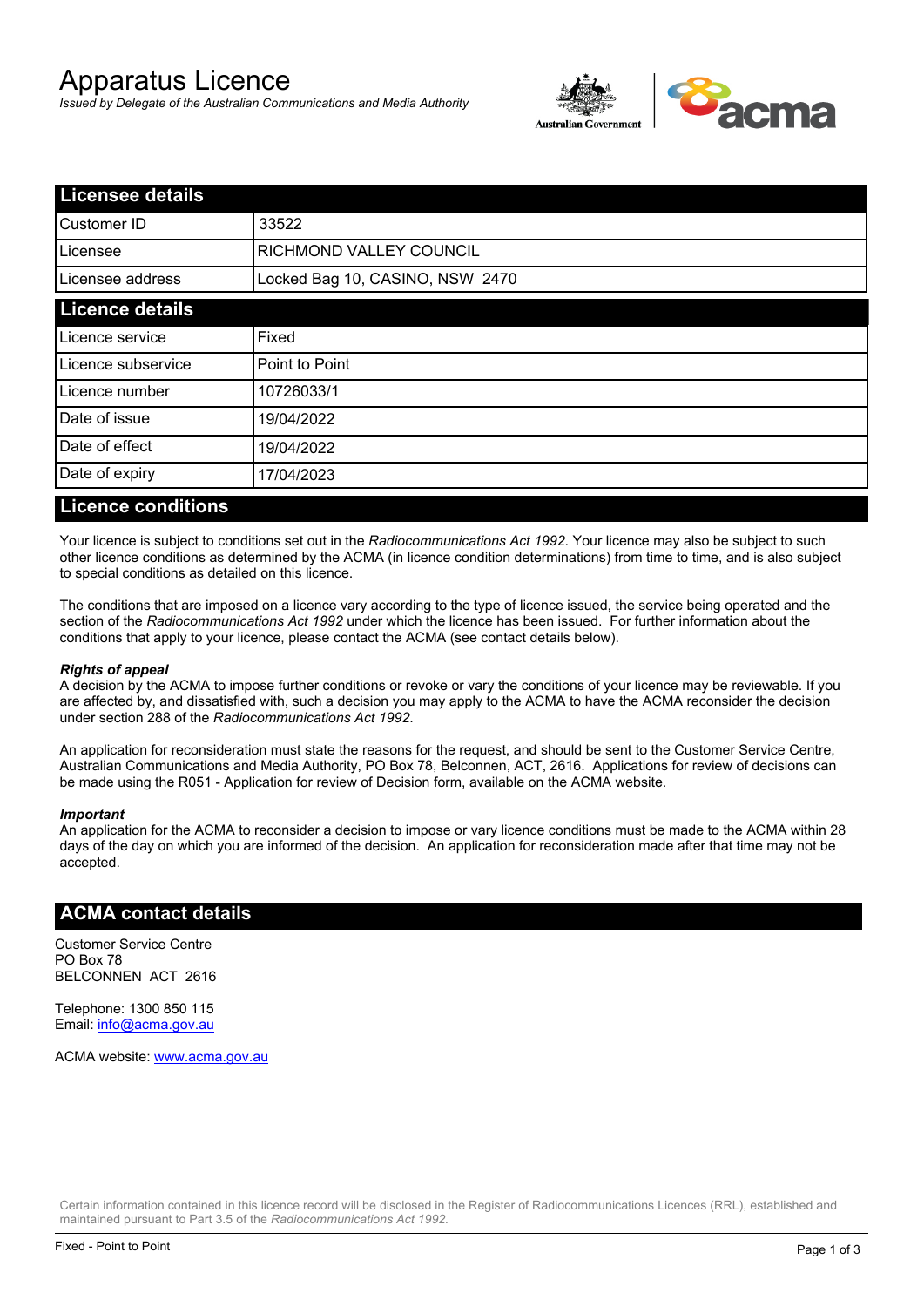# **Advisory Notes applying to licence no.: 10726033/1**

Conditions applicable to the operation of Point to Point station(s) authorised under this licence can be found in the Radiocommunications Licence Conditions (Apparatus Licence) Determination and the Radiocommunications Licence Conditions (Fixed Licence) Determination, the 'fixed licence lcd'. Copies of these determinations are available from the ACMA and from the ACMA home page (www.acma.gov.au).